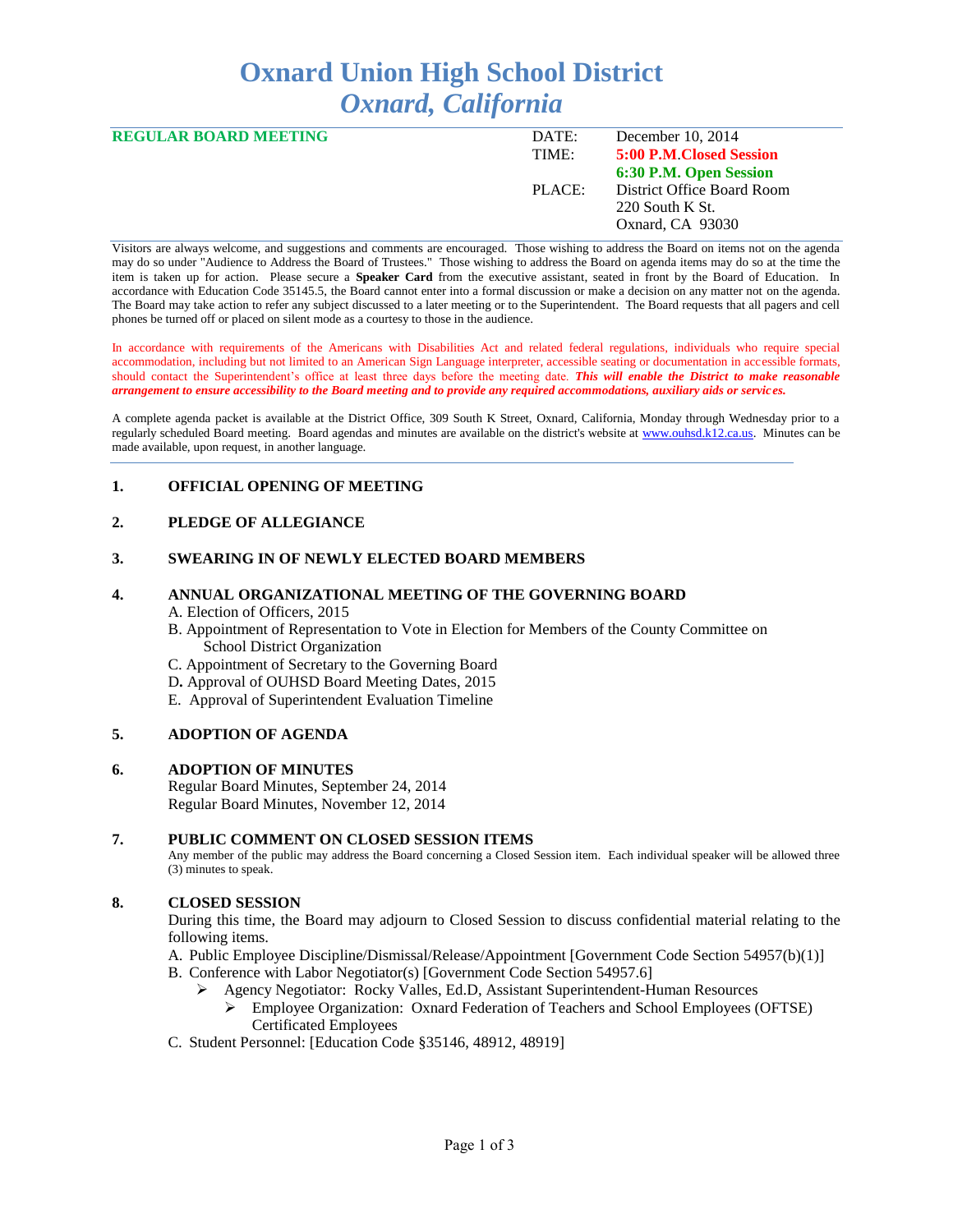Board Meeting Agenda December 10, 2014

- D. Conference with Real Property Negotiator (Govt. Code § 54956.8) PROPERTY: "River Ridge" Parcel 179-0-040-170 & 179-0-040-180 AGENCY NEGOTIATOR: Stephen Dickinson, Asst. Superintendent Admin Services NEGOTIATING PARTIES: Cerberus Capital Management and Ravello Holdings UNDER NEGOTIATION: Price and terms of payment
- E. Conference with Legal Counsel Pending Litigation [Government Code §GC 54956.9(c)]  $\triangleright$  Two (2) Cases (VCBA06495A1 & VCBA06495B1)
- F. Conference with Legal Counsel Pending Litigation [Government Code §GC 54956.9(c)]  $\triangleright$  One (1) Cases (VCBA06701A1)
- G. Conference with Legal Counsel Pending Litigation [Government Code §GC 54956.9 (c)]  $\triangleright$  One (1) Cases (VCBA06180A1)

# **9. RECONVENE IN PUBLIC: REPORT OF CLOSED SESSION ACTION**

*(Approximately 6:30 p.m.)*

## **10. RECOGNITION**

A. Geo Bowl Awards- Oxnard High School

## **11. AUDIENCE TO ADDRESS BOARD OF TRUSTEES**

Those persons wishing to address the Board may do so at this time by completing a Speaker Card. All comments are to be directed to the Board President. Individual speakers shall be allowed three (3) minutes to address the Board on each agenda or non-agenda item. With Board consent, the President may increase or decrease the time allowed for public presentation, depending on the topic and the number of persons wishing to be heard. The President may take a poll of speakers for or against a particular issue and may ask that additional persons speak only if they have something new to add. Please refer to the complete text of Oxnard Union High School District Board Policy 9323: *Procedures for Communicating with the Board of Trustees.*

## **12. BOARD MEMBERS' REPORTS AND COMMUNICATIONS**

## **13. SUPERINTENDENT'S REPORTS**

General Report: Gabe Soumakian, Ed.D., Superintendent

## **14. REPORTS TO THE BOARD**

- A. Sierra Kavon Student Representative to the Board
- B. California Career Pathways Trust Grant Jim Rose and Mary Anne Rooney
- C. Adult Education Funding Source Workforce Investment Act Diana Batista

# **15. CONSENT CALENDAR**

- A. Consideration of Approval of Authorization of Signatures
- B. Consideration of Approval of Donations, November 4 20, 2014
- C. Consideration of Approval of Purchase Orders and Direct Pays, October 23 November 24, 2014
- D. Consideration of Approval of Renewal of Agreement between Oxnard Union High School District/Adolfo Camarillo High School and Walsworth Publishing Company, Inc. for the Production of Adolfo Camarillo High School's 2015-2016 Yearbook
- E. Consideration of Approval of Non-Public School Placement for Student Cases #21-22, according to the Recommendation of the Student's IEP Team and the Director of Special Education
- F. Consideration of Approval of Waiver of CAHSEE Requirement for OUHSD Students with Disabilities
- G. Consideration of Approval of Agreement between Oxnard Union High School District and Petco
- H. Consideration of Approval of Certificated and Classified Personnel
- I. Consideration of Approval of Stipulated Student Expulsions by Agreement of the School Principal, the Student, and the Students' Parent/Guardian, as per Board Policy 5144, Section 22
- J. Consideration of Approval of Addendum to Course: Teaching and Education II TECA